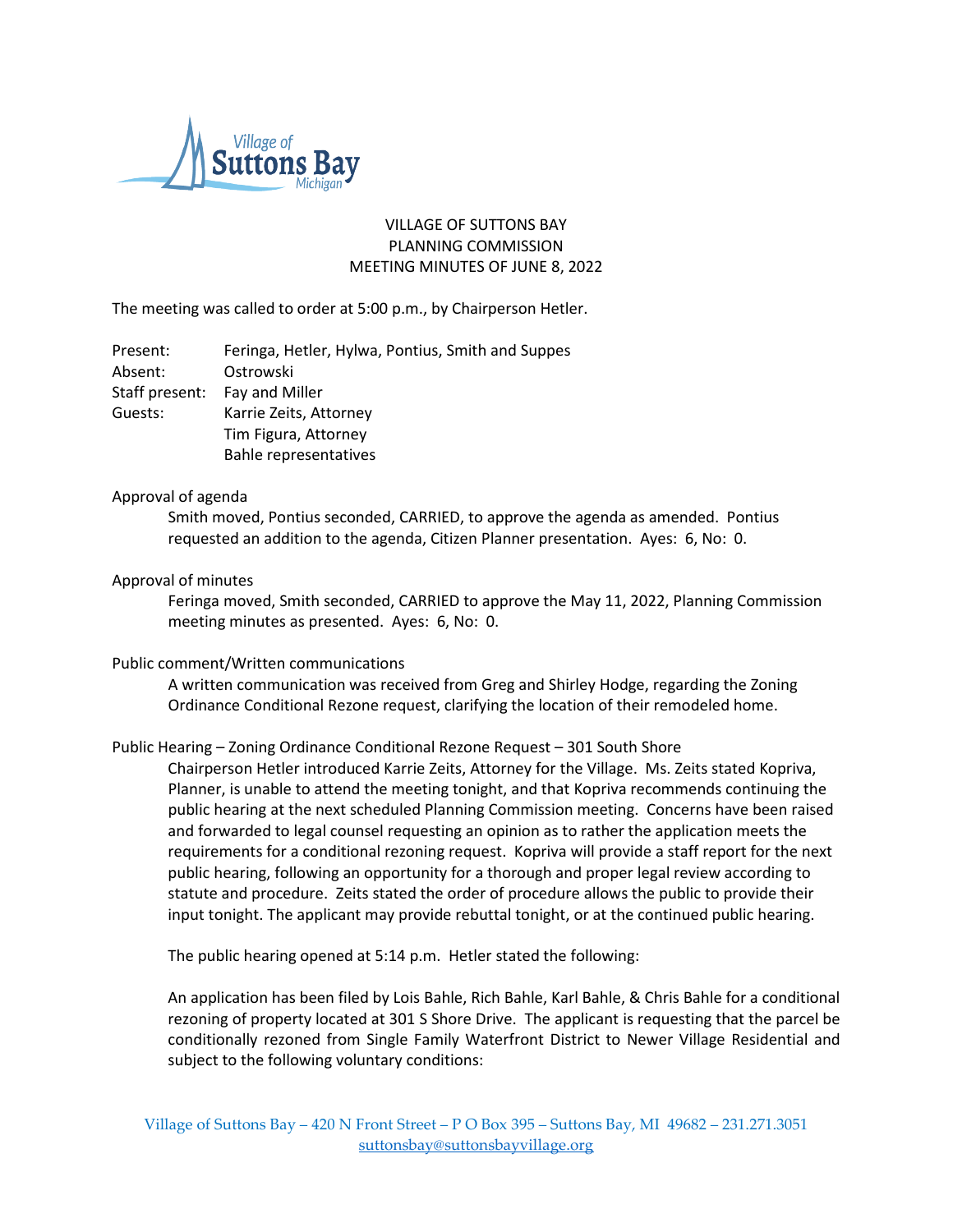Limitation on the building footprint on resulting waterfront parcels to no more than 2400 square feet, which is less than the 30% coverage limitation in the NVR District.

Limitation on distance from the waterfront to no greater than adjacent developments or an average of the two adjacent developed setbacks. Recent remodeling at the nearby parcel, 223 S. Shore Dr., may have resulted in a structure closer to the waterfront and will not be used in this calculation.

Front road set back of 15 feet per the NVR standards.

Side set back of 15 feet per the NVR standards.

The conditional rezoning would be abandoned if a land division is not completed within 7 (seven) years.

If the land division is completed, the resulting parcels would include deed restrictions establishing the above conditions.

Hetler continued with the guidelines to be used in in consideration of amendments to the Zoning Map:

- 1. Whether or not the proposed rezoning is consistent with the goals, policies and future land use map of the master plan; or, if conditions have changed significantly since the master plan was adopted, and the map change would be consistency with recent development trends in the area.
- 2. Whether the proposed district and the uses allowed are compatible with the physical, geological, hydrological and other environmental features of the site. The potential uses allowed in the proposed zoning district shall also be compatible with surrounding uses in terms of land suitability, impacts on the community, density, potential influence on property values and traffic impacts.
- 3. Whether, if rezoned, the site is capable of accommodating the uses allowed, considering existing or planned infrastructure including streets, sanitary sewers, storm sewer, water, sidewalks, and street lighting.
- 4. Otherfactors deemed appropriate by the Planning Commission or Village Council.

Tim Figura, Attorney for the applicants, presented a tax parcel map pointing out the parcel in question. Figura referred to his application. He stated that 60% of waterfront lots were made non-conforming when the minimum lot size was increased to 20,000 square feet. If the application is approved, it would allow the Bahles to the request a land division, which would then allow two conforming lots according to zoning in the single-family waterfront district.

A public comment supporting the application was received from Don Hacker.

Public comments in opposition to the application were received Jim Houk, Lori Shader-Patterson, and Rick Andrews.